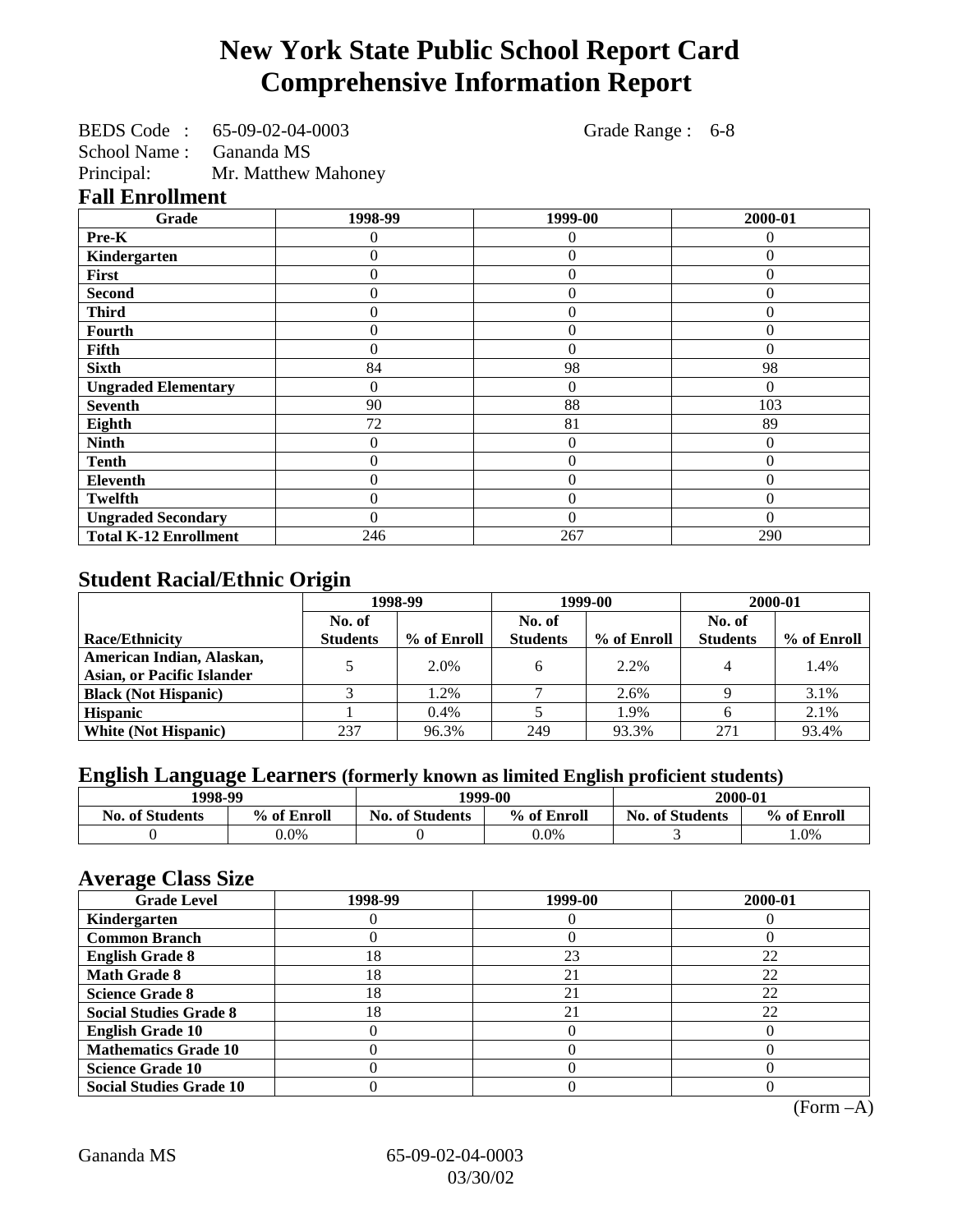## **District Need to Resource Capacity Category**

| <b>N/RC Category</b> | <b>Description</b>                                                  |
|----------------------|---------------------------------------------------------------------|
|                      | This is a school district with average student needs in relation to |
|                      | district resource capacity.                                         |

#### **Similar School Group and Description**

| <b>Similar School Group</b> | <b>Description</b>                                                     |
|-----------------------------|------------------------------------------------------------------------|
|                             | All schools in this group are middle level schools in school districts |
|                             | with average student needs in relation to district resource capacity.  |
|                             | The schools in this group are in the lower range of student needs for  |
|                             | middle level schools in these districts.                               |

**All schools within the same N/RC category are divided into three similar groups defined by the percentage of students in the school who are eligible for the free lunch program and/or who are English Language Learners (formerly known as Limited English proficient).**

#### **Attendance and Suspension**

|                               | 1997-98         |         |                 | 1998-99 | 1999-00         |         |
|-------------------------------|-----------------|---------|-----------------|---------|-----------------|---------|
|                               | No. of          | $%$ of  | No. of          | $%$ of  | No. of          | $%$ of  |
|                               | <b>Students</b> | Enroll. | <b>Students</b> | Enroll. | <b>Students</b> | Enroll. |
| <b>Annual Attendance Rate</b> |                 | 96.2%   |                 | 96.3%   |                 | 96.3%   |
| <b>Student Suspensions</b>    |                 | $0.0\%$ |                 | 5.7%    |                 | 1.1%    |

#### **Student Socioeconomic and Stability Indicators (Percent of Enrollment)**

|                          | 1998-99    | 1999-00 | 2000-01 |
|--------------------------|------------|---------|---------|
| <b>Free Lunch</b>        | 4.1%       | 4.1%    | 2.4%    |
| <b>Reduced Lunch</b>     | 2.9%       | 1.5%    | 2.8%    |
| <b>Public Assistance</b> | $1 - 10\%$ | l-10%   | 1-10%   |
| <b>Student Stability</b> | 91-100%    | 94%     | 99%     |

#### **Staff Counts**

| <b>Staff</b>                            | 2000-01 |
|-----------------------------------------|---------|
| <b>Total Teachers</b>                   | 22      |
| <b>Total Other Professional Staff</b>   |         |
| <b>Total Paraprofessionals</b>          |         |
| <b>Teaching out of Certification *</b>  |         |
| <b>Teachers with Temporary Licenses</b> |         |
|                                         |         |

\*Teaching out of certification more than on an incidental basis.

(Form –B)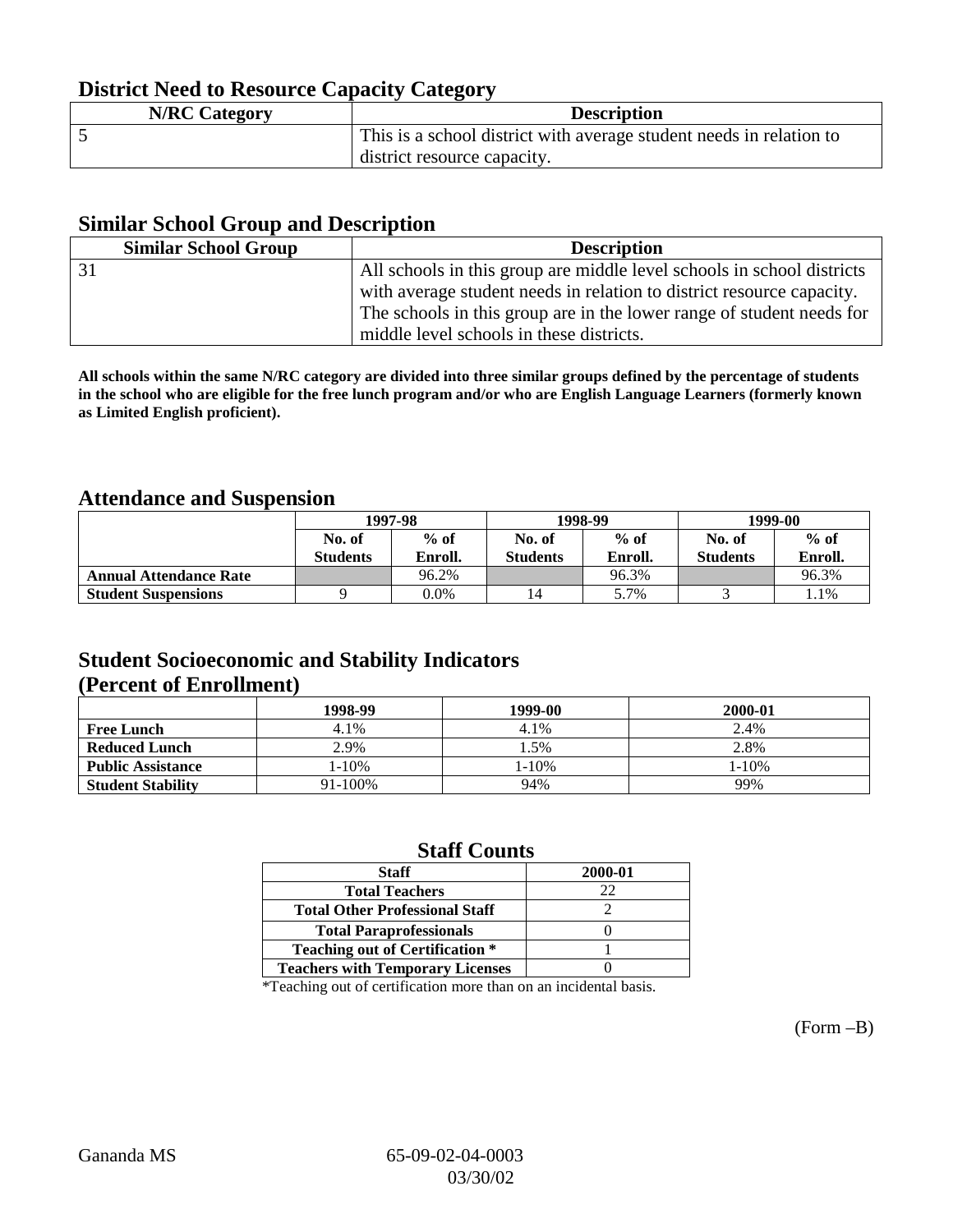# **Regents Examinations**

|                                                             | <b>All Students</b> |                                                        |                  | <b>Students with Disabilities</b> |                  |                  |  |
|-------------------------------------------------------------|---------------------|--------------------------------------------------------|------------------|-----------------------------------|------------------|------------------|--|
|                                                             | 1999                | 2000                                                   | 2001             | 1999                              | 2000             | 2001             |  |
|                                                             |                     | <b>Comprehensive English</b>                           |                  |                                   |                  |                  |  |
| Number Tested                                               | $\theta$            | $\Omega$                                               | $\boldsymbol{0}$ | $\boldsymbol{0}$                  | $\boldsymbol{0}$ | $\mathbf{0}$     |  |
| Number scoring 55 to 100                                    | $\boldsymbol{0}$    | $\boldsymbol{0}$                                       | $\mathbf{0}$     | $\boldsymbol{0}$                  | $\boldsymbol{0}$ | $\mathbf{0}$     |  |
| Number scoring 65 to 100                                    | $\overline{0}$      | $\overline{0}$                                         | $\overline{0}$   | $\overline{0}$                    | $\overline{0}$   | $\mathbf{0}$     |  |
| Number scoring 85 to 100                                    | $\overline{0}$      | $\overline{0}$                                         | $\overline{0}$   | $\overline{0}$                    | $\overline{0}$   | $\overline{0}$   |  |
| Percentage of Tested Scoring 55-100                         | 0%                  | 0%                                                     | 0%               | 0%                                | 0%               | 0%               |  |
| Percentage of Tested Scoring 65-100                         | 0%                  | 0%                                                     | 0%               | 0%                                | 0%               | 0%               |  |
| Percentage of Tested Scoring 85-100                         | 0%                  | 0%                                                     | 0%               | 0%                                | 0%               | 0%               |  |
|                                                             |                     | Math I                                                 |                  |                                   |                  |                  |  |
| <b>Number Tested</b>                                        | 16                  | $\boldsymbol{0}$                                       | $\boldsymbol{0}$ | $\boldsymbol{0}$                  | $\boldsymbol{0}$ | $\boldsymbol{0}$ |  |
| Number scoring 55 to 100                                    | 16                  | $\boldsymbol{0}$                                       | $\overline{0}$   | $\overline{0}$                    | $\overline{0}$   | $\mathbf{0}$     |  |
| Number scoring 65 to 100                                    | 16                  | $\mathbf{0}$                                           | $\mathbf{0}$     | $\overline{0}$                    | $\overline{0}$   | $\mathbf{0}$     |  |
| Number scoring 85 to 100                                    | $\overline{11}$     | $\overline{0}$                                         | $\overline{0}$   | $\overline{0}$                    | $\overline{0}$   | $\overline{0}$   |  |
| Percentage of Tested Scoring 55-100                         | 100%                | 0%                                                     | 0%               | 0%                                | 0%               | 0%               |  |
| Percentage of Tested Scoring 65-100                         | 100%                | 0%                                                     | 0%               | 0%                                | 0%               | 0%               |  |
| Percentage of Tested Scoring 85-100                         | 69%                 | 0%                                                     | 0%               | 0%                                | 0%               | 0%               |  |
|                                                             |                     | Math A                                                 |                  |                                   |                  |                  |  |
| Number Tested                                               | $\boldsymbol{0}$    | 25                                                     | 21               | $\boldsymbol{0}$                  | $\boldsymbol{0}$ | $\boldsymbol{0}$ |  |
| Number scoring 55 to 100                                    | $\boldsymbol{0}$    | 25                                                     | 21               | $\overline{0}$                    | $\overline{0}$   | $\boldsymbol{0}$ |  |
| Number scoring 65 to 100                                    | $\mathbf{0}$        | 25                                                     | 21               | $\mathbf{0}$                      | $\boldsymbol{0}$ | $\boldsymbol{0}$ |  |
| Number scoring 85 to 100                                    | $\mathbf{0}$        | $\overline{18}$                                        | 19               | $\overline{0}$                    | $\overline{0}$   | $\mathbf{0}$     |  |
| Percentage of Tested Scoring 55-100                         | 0%                  | 100%                                                   | 100%             | 0%                                | 0%               | 0%               |  |
| Percentage of Tested Scoring 65-100                         | 0%                  | 100%                                                   | 100%             | 0%                                | 0%               | 0%               |  |
| Percentage of Tested Scoring 85-100                         | 0%                  | 72%                                                    | 90%              | 0%                                | 0%               | 0%               |  |
|                                                             |                     | <b>Global Studies (last administered January 2000)</b> |                  |                                   |                  |                  |  |
| Number Tested                                               | $\theta$            | $\mathbf{0}$                                           |                  | $\overline{0}$                    | $\mathbf{0}$     |                  |  |
| Number scoring 55 to 100                                    | $\overline{0}$      | $\boldsymbol{0}$                                       |                  | $\overline{0}$                    | $\overline{0}$   |                  |  |
| Number scoring 65 to 100                                    | $\mathbf{0}$        | $\mathbf{0}$                                           |                  | $\overline{0}$                    | $\mathbf{0}$     |                  |  |
| Number scoring 85 to 100                                    | $\overline{0}$      | $\overline{0}$                                         |                  | $\overline{0}$                    | $\mathbf{0}$     |                  |  |
| Percentage of Tested Scoring 55-100                         | 0%                  | 0%                                                     |                  | 0%                                | 0%               |                  |  |
| Percentage of Tested Scoring 65-100                         | 0%                  | 0%                                                     |                  | 0%                                | 0%               |                  |  |
| Percentage of Tested Scoring 85-100                         | 0%                  | $\overline{0\%}$                                       |                  | 0%                                | 0%               |                  |  |
| Global History and Geography (first administered June 2000) |                     |                                                        |                  |                                   |                  |                  |  |
| Number Tested                                               |                     | $\theta$                                               | 0                |                                   | $\mathbf{0}$     | $\mathbf{0}$     |  |
| Number scoring 55 to 100                                    |                     | $\boldsymbol{0}$                                       | $\overline{0}$   |                                   | $\overline{0}$   | $\boldsymbol{0}$ |  |
| Number scoring 65 to 100                                    |                     | $\overline{0}$                                         | $\overline{0}$   |                                   | $\overline{0}$   | $\boldsymbol{0}$ |  |
| Number scoring 85 to 100                                    |                     | $\mathbf{0}$                                           | $\overline{0}$   |                                   | $\overline{0}$   | $\overline{0}$   |  |
| Percentage of Tested Scoring 55-100                         |                     | 0%                                                     | 0%               |                                   | 0%               | 0%               |  |
| Percentage of Tested Scoring 65-100                         |                     | 0%                                                     | 0%               |                                   | 0%               | 0%               |  |
| Percentage of Tested Scoring 85-100                         |                     | 0%                                                     | 0%               |                                   | 0%               | 0%               |  |

 $(Form - G)$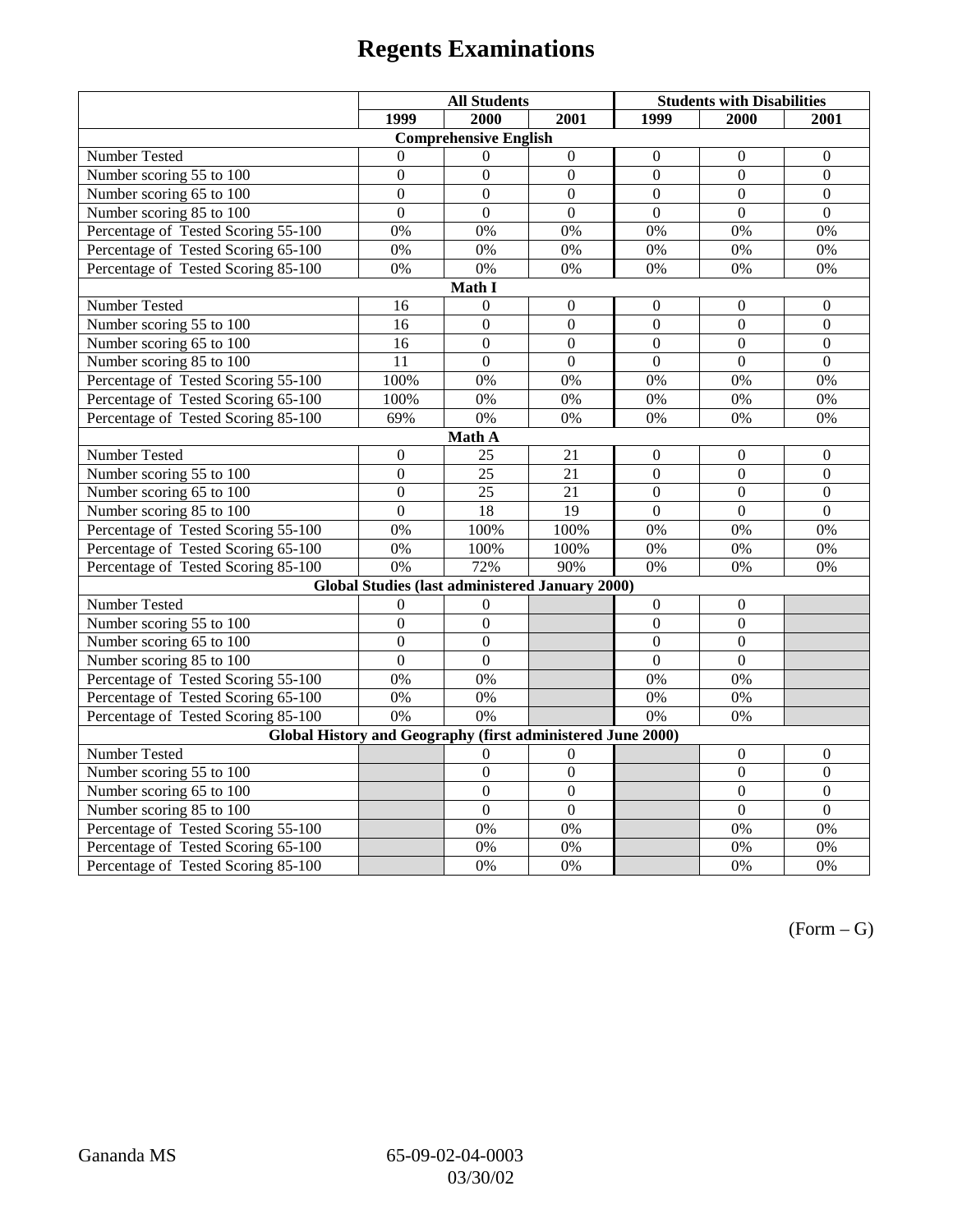## **Average Grade Enrollment**

#### **All Students**

| Year | Grade 9<br><b>Enrollment</b><br>(June) | Grade 10<br><b>Enrollment</b><br>(June) | Grade 11<br><b>Enrollment</b><br>(June) | Grade 12<br><b>Enrollment</b><br>(June) | $AGE^*$ |
|------|----------------------------------------|-----------------------------------------|-----------------------------------------|-----------------------------------------|---------|
| 1999 |                                        |                                         |                                         |                                         | 81      |
| 2000 |                                        |                                         |                                         |                                         | 87      |
| 2001 |                                        |                                         |                                         |                                         | 86      |

\* In schools with no grade 9 - 12 enrollment, AGE is the grade 8 enrollment

#### **Students with Disabilities**

| Year | Grade 9<br><b>Enrollment</b><br>(June) | Grade 10<br><b>Enrollment</b><br>(June) | Grade 11<br><b>Enrollment</b><br>(June) | Grade 12<br><b>Enrollment</b><br>(June) | $AGE^*$ |
|------|----------------------------------------|-----------------------------------------|-----------------------------------------|-----------------------------------------|---------|
| 1999 |                                        |                                         |                                         |                                         |         |
| 2000 |                                        |                                         |                                         |                                         | 13      |
| 2001 |                                        |                                         |                                         |                                         |         |

\* In schools with no grade 9 - 12 enrollment, AGE is the grade 8 enrollment

(Form – I)